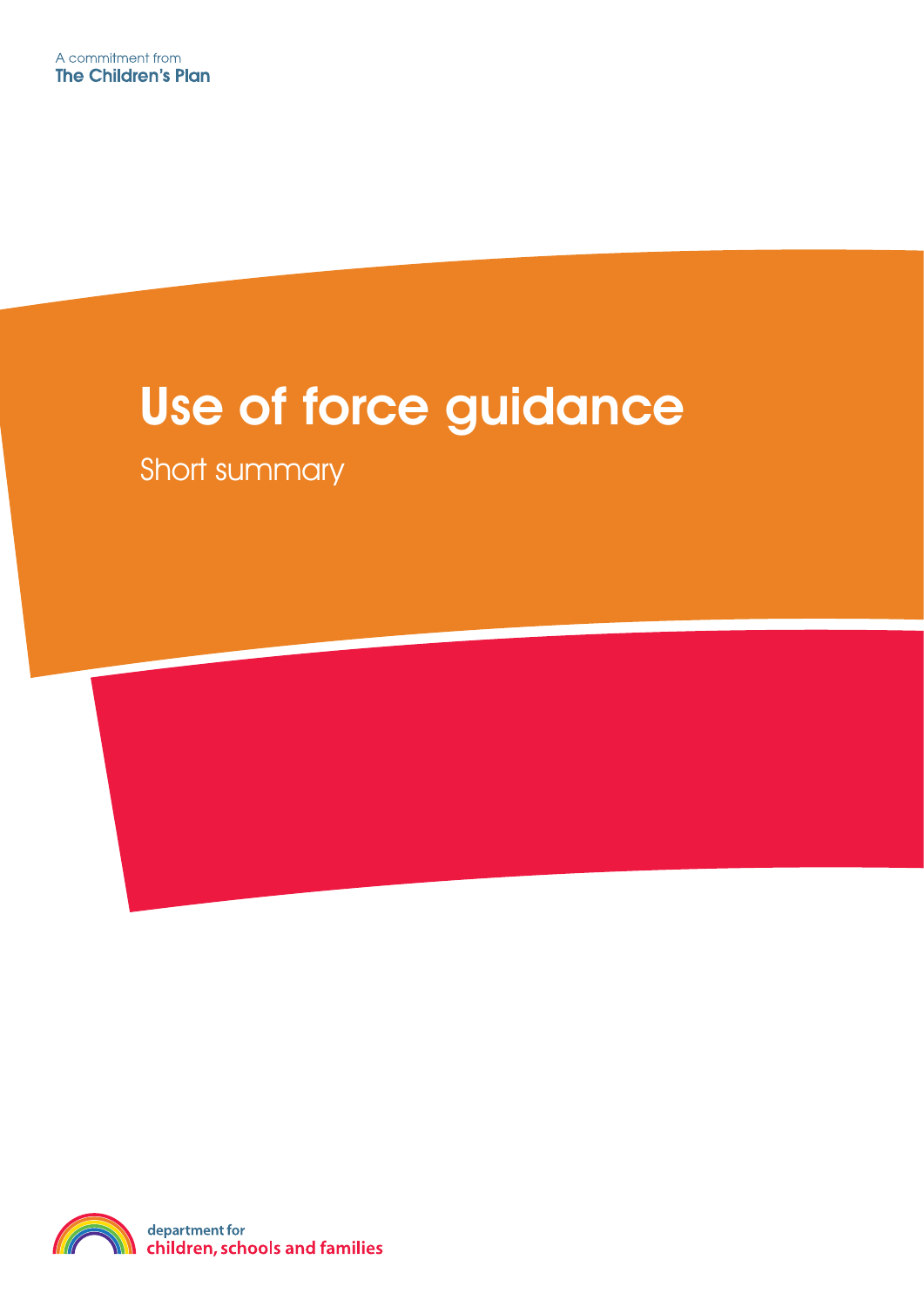## Short summary

All school staff members have a legal power to use reasonable force to prevent pupils committing a criminal offence, injuring themselves or others or damaging property, and to maintain good order and discipline.

Staff members can sometimes be worried that using force will lead to false allegations of unreasonable or unlawful conduct in the form of a complaint or legal action. But if the force used is reasonable all staff will have a robust defence against any accusations. This guidance is intended to help staff feel more confident about using force when they think it is right and necessary.

Whether the force used is reasonable will always depend on the particular circumstances of the case and the test is whether the force used is proportionate to the consequences it is intended to prevent. This means the degree of force used should be the minimum needed to achieve the desired result.

In schools force is generally used for two different purposes – to control pupils and to restrain them.

- **•** Control can mean either passive physical contact (e.g. standing between pupils or blocking a pupil's path) or active physical contact (e.g. leading a pupil by the hand or arm, or ushering a pupil away by placing a hand in the centre of the back).
- **•** When members of staff use "restraint" they physically prevent a pupil from continuing what they were doing after they have been told to stop. The use of restraint techniques is usually used in more extreme circumstances, such as when two pupils are involved in a fight and physical intervention is needed to separate them.

Some examples of situations where reasonable force might be used are:

- **•** to prevent a pupil from attacking a member of staff, or another pupil, or to stop a fight between two or more pupils;
- **•** to prevent a pupil causing deliberate damage to property;
- **•** to prevent a pupil causing injury or damage by accident, by rough play, or by misuse of dangerous materials or object;
- **•** to ensure that a pupil leaves a classroom where the pupil persistently refuses to follow an instruction to do so;
- **•** to prevent a pupil behaving in a way that seriously disrupts a lesson; or
- **•** to prevent a pupil behaving in a way that seriously disrupts a school sporting event or school visit.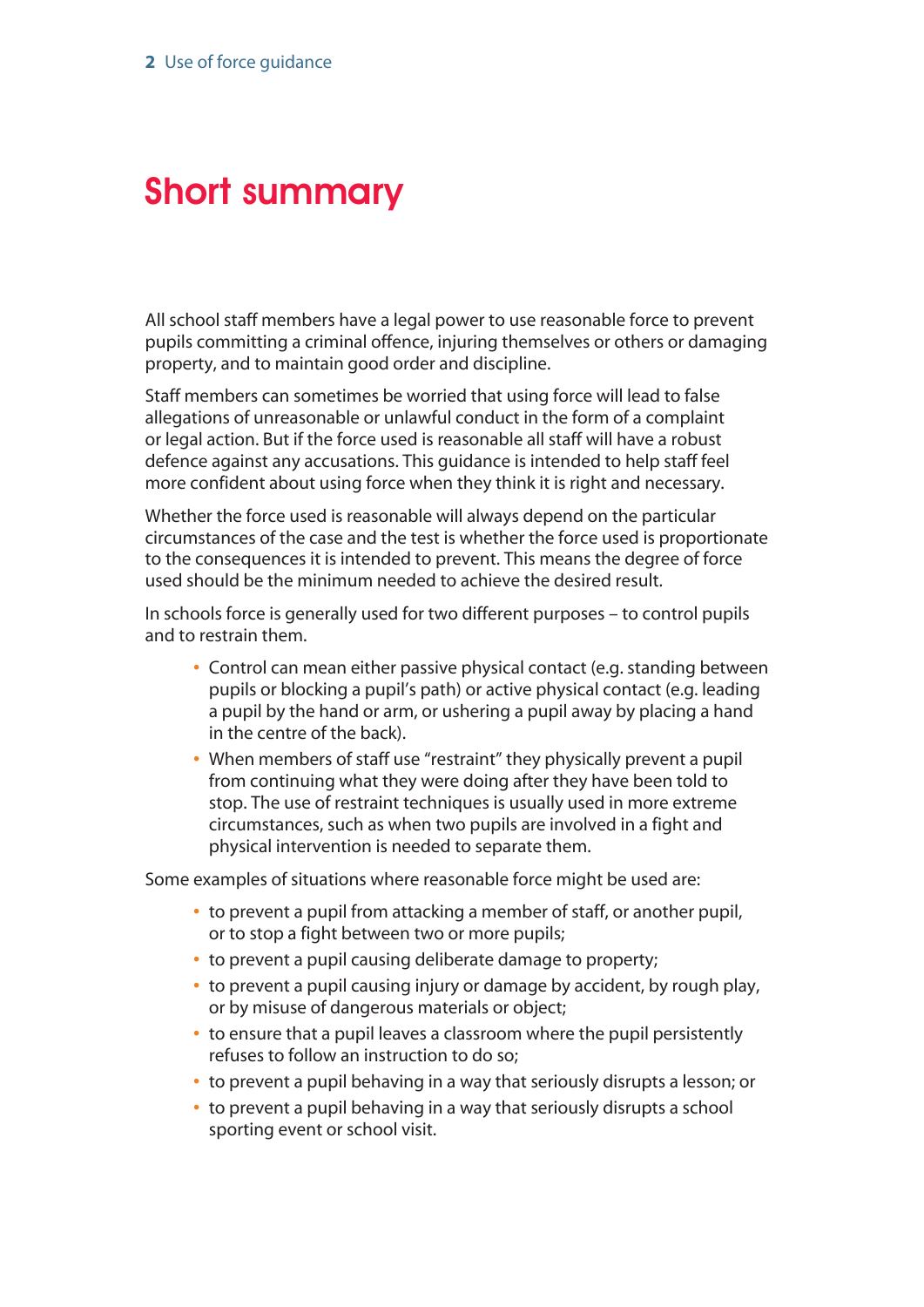The power may be used where pupils (including those from another school) are on school premises or elsewhere under the lawful control or charge of the staff member (for example on a school visit).

An effective and credible use of force policy is essential to a well-run school. The policy should be communicated to all staff, pupils and parents.

Schools should never seek to inhibit the ability of staff to use force by adopting a 'no contact' policy. The power to use force helps ensure pupil and school safety and the risk with a no-contact policy is that it might place a member of staff in breach of their duty of care towards a pupil, or prevent them taking an action needed to prevent a pupil causing injury to others.

Because the use of force should only be a last resort, schools should minimise the possibility of force being needed by creating a calm, orderly and supportive school climate that lessens the risk and threat of violence of any kind.

The judgement on whether to use force and what force to use should always depend on the circumstances of each case and – crucially in the case of pupils with SEN or disabilities – information about the individual concerned.

Schools may need to make individual risk assessments where it is known that force is more likely to be necessary to restrain a particular pupil, such as a pupil whose SEN and/or disability is associated with extreme behaviour.

Schools need to make their own decisions about which staff require training in the use of force, and what that training should be. Schools will want to opt for suitably accredited training, where trainers can be expected to have achieved a given level of expertise. Local authority advice and guidance can also help schools to develop a well-targeted and appropriate training programme.

From September 2010, governing bodies must ensure that a procedure is in place for recording each significant incident in which a member of staff uses force on a pupil, and for reporting these incidents to the pupil's parents as soon as practicable after the incident. Governing bodies must take all reasonable steps to ensure that staff follow the procedure. This is to ensure that parents are kept informed of serious events at school concerning their child. If reporting the incident to a parent would be likely to result in significant harm to the pupil, then the incident must be reported to the local authority where the pupil normally lives.

Whether an incident is significant will vary on a case by case basis, but in determining whether it is, schools will need to consider factors such as the pupil's behaviour and the level of risk presented at the time, the degree of force used and whether it was proportionate in relation to the behaviour together with the effect on the pupil or member of staff.

Members of staff should not put themselves at risk. An individual would not be seen to be failing in their duty of care by not using force to prevent injury, if doing so threatened their own safety.

It is always unlawful to use force as a punishment. This is because it would fall within the definition of corporal punishment, which is illegal.